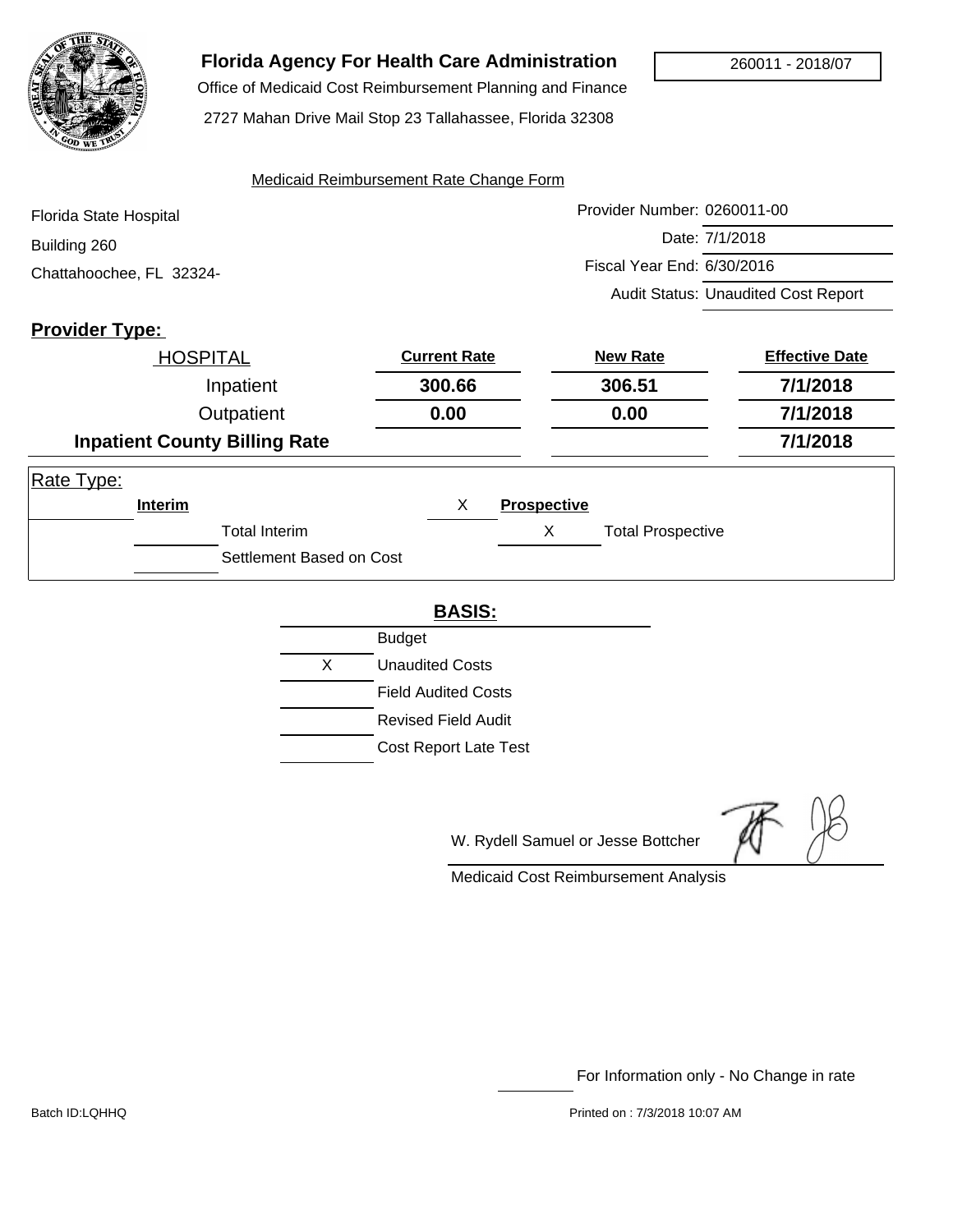

# **Florida Agency For Health Care Administration**

 Office of Medicaid Cost Reimbursement Planning and Finance 2727 Mahan Drive Mail Stop 23 Tallahassee, Florida 32308

#### Medicaid Reimbursement Rate Change Form

Provider Number: 0260029-00 Date: 7/1/2018 Fiscal Year End: 6/30/2017 Audit Status: Unaudited Cost Report Northeast Florida State Hospital HWY 121 SOUTH Macclenny, FL 32063-

## **Provider Type:**

|            | <b>HOSPITAL</b> |                                      | <b>Current Rate</b> | <b>New Rate</b>    |                          | <b>Effective Date</b> |
|------------|-----------------|--------------------------------------|---------------------|--------------------|--------------------------|-----------------------|
|            |                 | Inpatient                            | 355.59              |                    | 364.30                   | 7/1/2018              |
| Outpatient |                 | 0.00                                 |                     | 0.00               | 7/1/2018                 |                       |
|            |                 | <b>Inpatient County Billing Rate</b> |                     |                    |                          | 7/1/2018              |
| Rate Type: |                 |                                      |                     |                    |                          |                       |
|            | Interim         |                                      | х                   | <b>Prospective</b> |                          |                       |
|            |                 | <b>Total Interim</b>                 |                     | Χ                  | <b>Total Prospective</b> |                       |
|            |                 | Settlement Based on Cost             |                     |                    |                          |                       |

#### **BASIS:**

|    | <b>Budget</b>                |
|----|------------------------------|
| X. | <b>Unaudited Costs</b>       |
|    | <b>Field Audited Costs</b>   |
|    | <b>Revised Field Audit</b>   |
|    | <b>Cost Report Late Test</b> |

W. Rydell Samuel or Jesse Bottcher

Medicaid Cost Reimbursement Analysis

For Information only - No Change in rate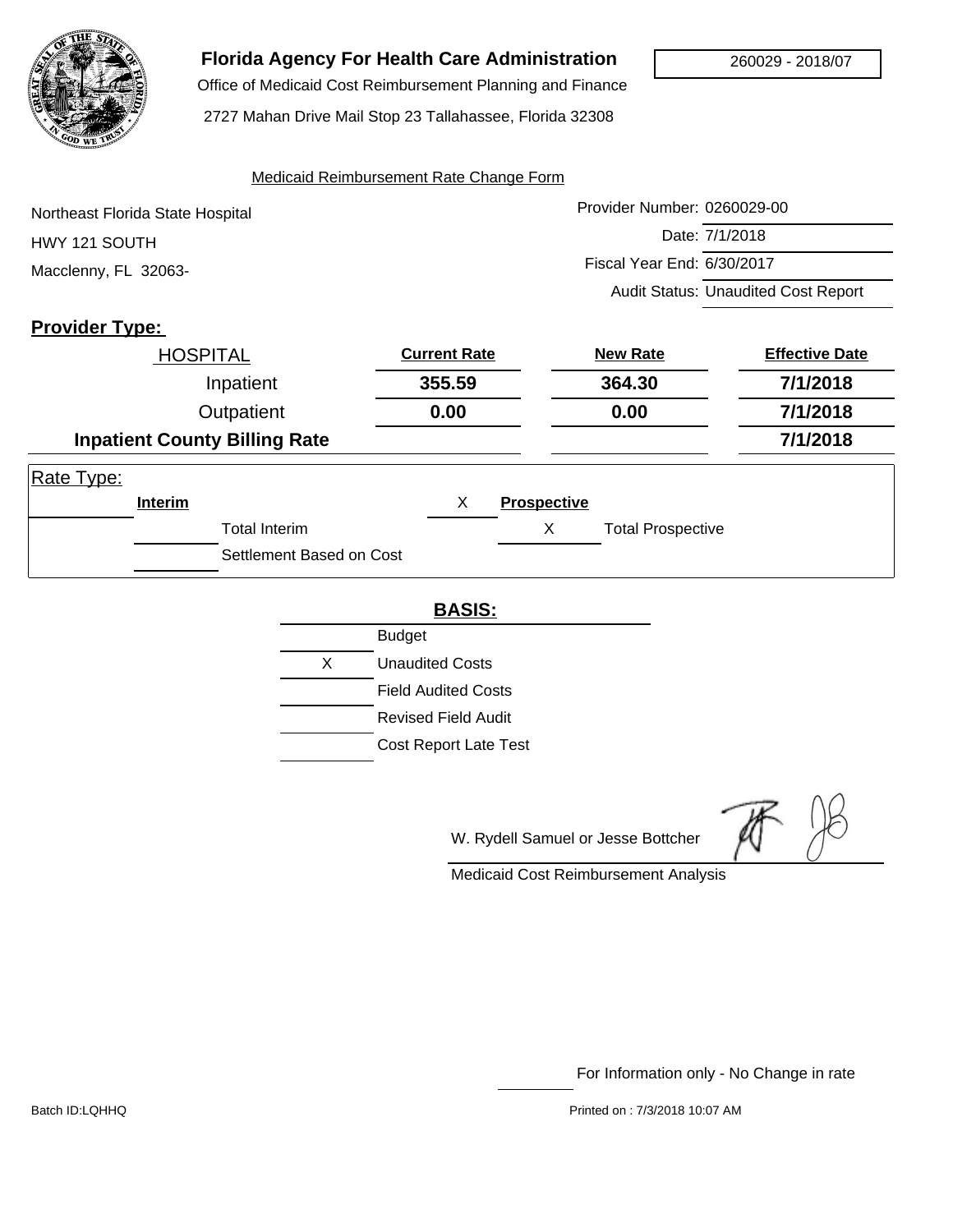

# **Florida Agency For Health Care Administration**

 Office of Medicaid Cost Reimbursement Planning and Finance 2727 Mahan Drive Mail Stop 23 Tallahassee, Florida 32308

#### Medicaid Reimbursement Rate Change Form

| South Florida State Hospital | Provider Number: 0260045-00                |
|------------------------------|--------------------------------------------|
| 800 East Cypress Dr          | Date: 7/1/2018                             |
| Pembroke Pines, FL 33025-    | Fiscal Year End: 6/30/2017                 |
|                              | <b>Audit Status: Unaudited Cost Report</b> |

## **Provider Type:**

|            | <b>HOSPITAL</b>    |                                      | <b>Current Rate</b> |                    | <b>New Rate</b>          | <b>Effective Date</b> |
|------------|--------------------|--------------------------------------|---------------------|--------------------|--------------------------|-----------------------|
|            |                    | Inpatient                            | 272.15              |                    | 278.62                   | 7/1/2018              |
|            | Outpatient<br>0.00 |                                      |                     | 0.00               | 7/1/2018                 |                       |
|            |                    | <b>Inpatient County Billing Rate</b> |                     |                    |                          | 7/1/2018              |
| Rate Type: |                    |                                      |                     |                    |                          |                       |
|            | Interim            |                                      | X                   | <b>Prospective</b> |                          |                       |
|            |                    | <b>Total Interim</b>                 |                     | X                  | <b>Total Prospective</b> |                       |
|            |                    | Settlement Based on Cost             |                     |                    |                          |                       |

### **BASIS:**

|    | <b>Budget</b>                |
|----|------------------------------|
| X. | <b>Unaudited Costs</b>       |
|    | <b>Field Audited Costs</b>   |
|    | Revised Field Audit          |
|    | <b>Cost Report Late Test</b> |

W. Rydell Samuel or Jesse Bottcher

Medicaid Cost Reimbursement Analysis

For Information only - No Change in rate